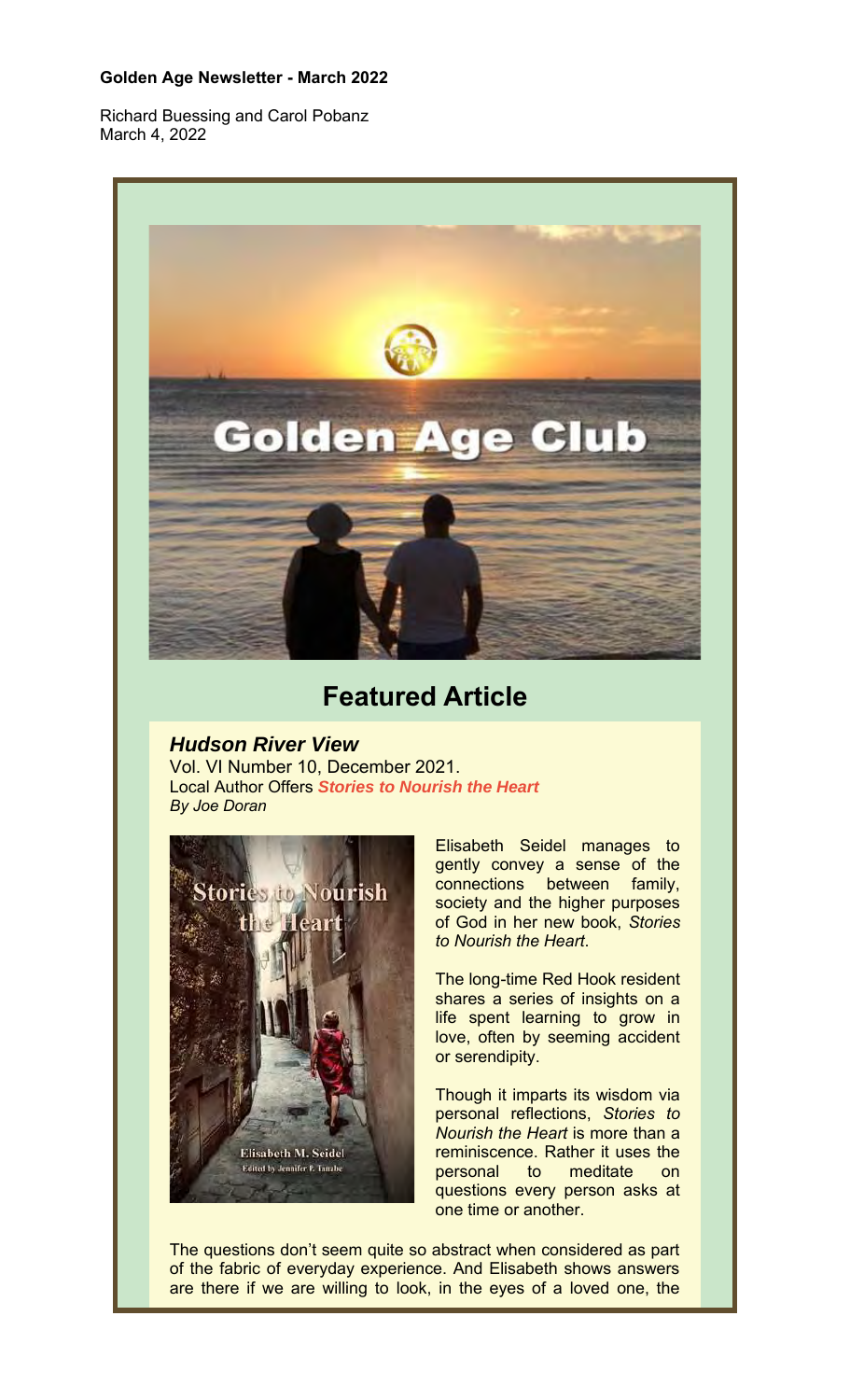working through of conflict, the sacrifice of duty, and the preservation of faith in the face of the unknown.

#### **A Great Love**

Told in loosely connected sketches, *Stories to Nourish the Heart* is an easy read in one sense. But at the same time, it offers much spiritual food for thought.

It's quickly apparent that Elisabeth was fortunate indeed in her life to experience a great love. Her relationship with her husband, Dietrich, informs many of the book's passages.

Elisabeth touches on the gift of this life experience early on in the book, in a story concerning her elderly mother-in-law, who at 97, still enjoyed reading romantic novels:

*"But to my surprise she was reading a book from the American author Pearl Buck, and the title was 'Die Große Liebe,' which means 'Le Grand Amour' or 'The Great Love.'*

*"Wow! She is 97 and reading love stories! I realized this ideal of ours never dies. At 100 you can still dream about love, true love, the one and only. This quest never ever ends and reading about it becomes so exciting, interesting and fulfilling."*

Elisabeth firmly conveys that a great love is available to everyone who is willing to see it. The trick is that it may present itself in an unlikely way, and it's important to go beyond personal conceits and barriers in seeking it.

*"We are born this way that love is part of our inner self, and the most interesting topic, even when you reach 97 years of age. To keep a true love is great work. If you did not find it yet, do not despair. One day every one of us will find their true, unique, and forever love. This I believe."*

Many of the posts in *Stories to Nourish the Heart* end up drawing a wider implication from personal experience, and the section on "The Great Love" does so with the admonition:

*"Let's spread more love around us, more loving words, more smiles, more random acts of kindness, and especially if someone attacks you let's give back in kindness. We are changing ourselves so that a world of heart and love will come about."*



Elisabeth and Dietrich met and married in a way most people might find unusual. They were suggested for each other by the head of their church, the well known Reverend Sun Myung Moon.

*"Dietrich never saw me before, and I also never saw him before," Elisabeth recounts. "And when Reverend Moon suggested us as a couple, it was really something, first of all because we came from enemy nations. Dietrich's father was German, his mother Austrian. And I'm French. So those two nations, Germany and Austria, had war with France as part of World War Two, of course. A lot of wounds from the past had to be healed."*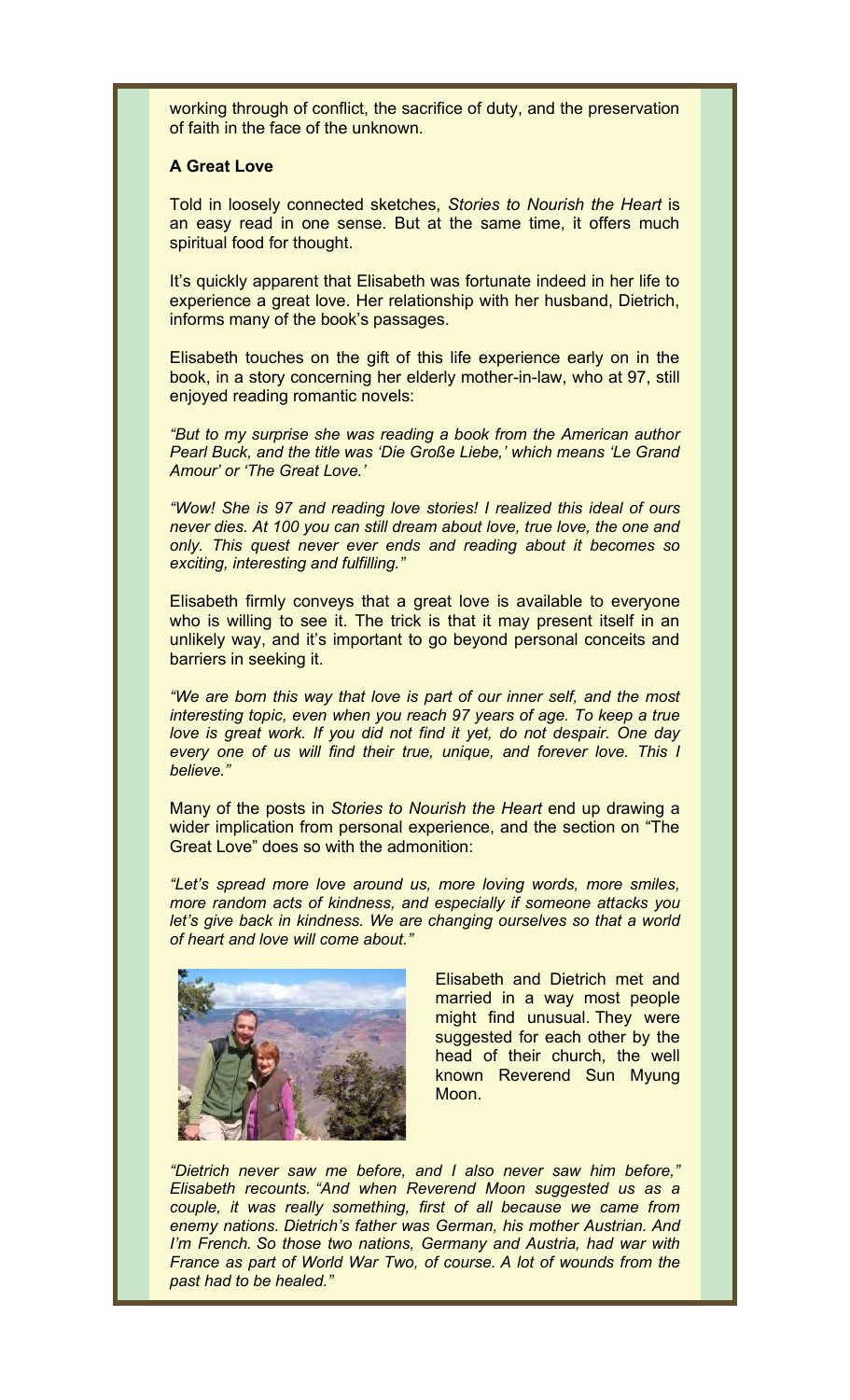For the couple, it was a pairing that carried a significance beyond the personal. "Our relationship, our life, our love was not only to love each other, but also to love our nations, that our nations could be healed of the past. For example, my parents experienced the war, and when I showed them a picture of my husband, and his father, who worked as a bodyguard of Hitler, they were really shocked. But because they loved my husband so much, we could heal something in our family, and in our ancestry as well. So that's why I feel our marriage was not just for ourselves, but for the sake of healing our nations and the world."

In Elisabeth's latest book, she finds ways to compare her own life's romantic serendipity with touchstones of current pop culture. In one example, she talks about getting hooked on a Korean TV series, "Crash Landing on You." The premise involves a rich South Korean girl, head of a business empire, who manages to land in North Korea while paragliding in bad weather. She becomes trapped there, and during the series, you follow her adventures trying to get back home, and in the meantime falling in love with a young high official.

*"The new handsome superman comes from over there," Elisabeth notes. "The emotions there are strong. Their love is from their bone marrow. The food tastes like heaven. I just loved it. Being transported to another world where I never went before, but someone found true love there."*

#### **Open to Change, and Changing the World**

*Stories to Nourish the Heart* illuminates how personal decisions and emotions can impact larger events in sometimes surprising ways.

A section titled "Proclamations, Declarations, Pledges, Vows and Promises," considers how the strong faith of early Americans would extend to perseverance and duty in the birthing of a nation:

*"When our first president George Washington was at Valley Forge, he kneeled in prayer. The task and responsibility were too much to bear for one person alone. He had to make a decision which was unbearable by himself. He searched for answers coming from heaven.*

*"This is why we are moved in our heart and mind and in awe when we see this historical portrait of our famous and beloved president submitting to our Heavenly Parent. It stirs our original mind that we should always include God."*

But for Elisabeth, the personal struggle to grow and be open to change, is never just a metaphor. The daily battles of life leave their marks on both the world and the soul.

The author recounts an instance where her daughter once startled her out of complacency.

*"'Mom, be nice to Dad!' My daughter responded, one day after I was using a sharp tongue toward my husband. It came to me as a surprising shock, as I was not even aware of my attitude. Sometimes too critical, or impatiently babbling something too fast or inappropriate. It stopped me in my tracks and I could reflect on my attitude. I was not nice. To my husband. I had a lot of reasons why. I could enumerate all of them. In order of importance.*

*"But in the end, it does not matter the reasons why. What does matter in the end is if we could love anyway. Being always nice and pleasant*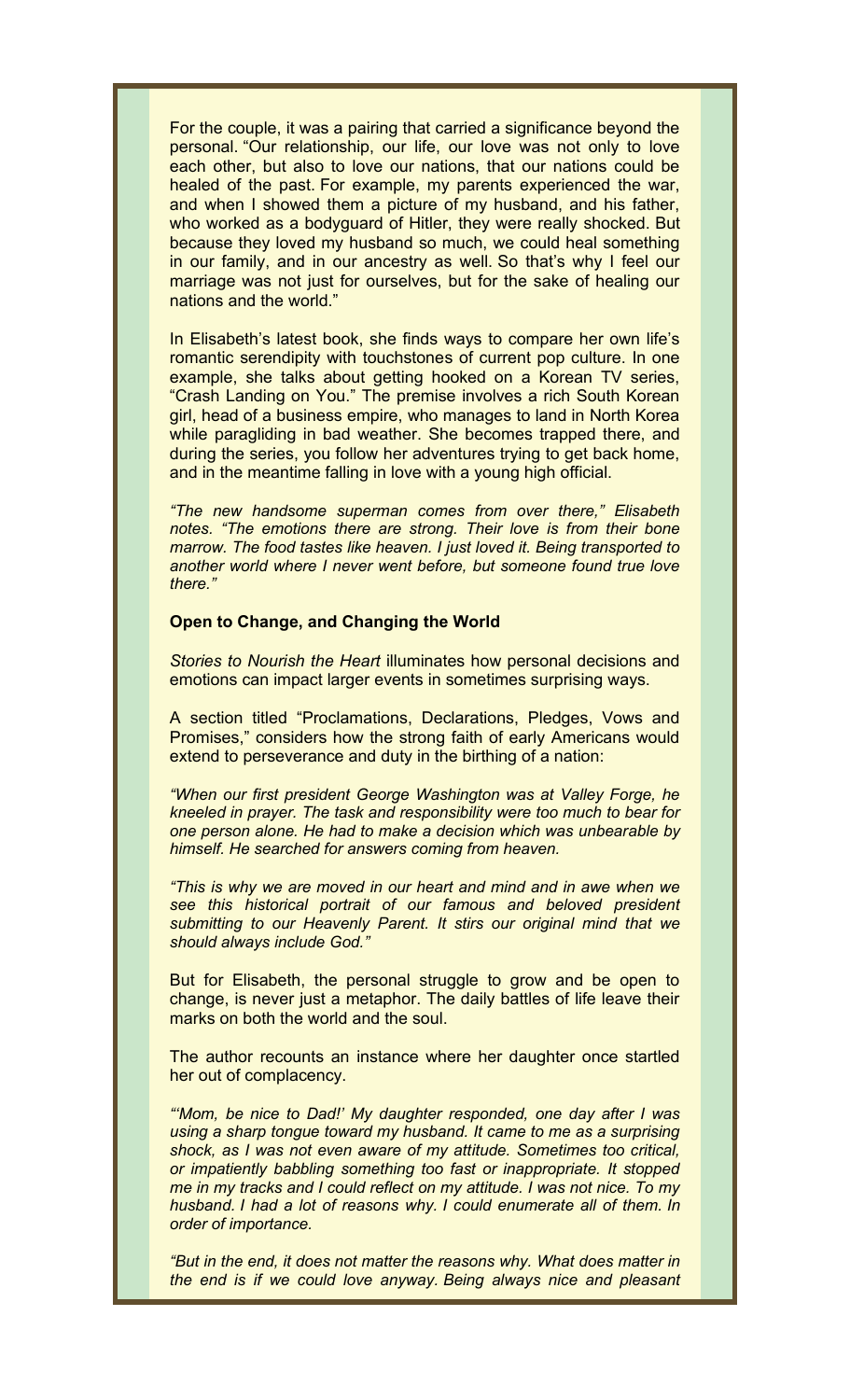*speaking, and reconciling and agreeable. This is an art. The art of living together."*

In another passage, Elisabeth meditates on the relationship between a parent's love for a child, and God's love:

*"To be a parent, we learn to love unconditionally. This is why all of us should become a parent, to grow and feel God's heart, because He loves us as a parent. Parental heart makes us more complete, more whole. Then we can love others too, as a parent.*

*"If for any reason we cannot have children, then we can adopt, or be a*  foster parent, or adopt a loving animal with whom we can share our *abundant love."*

Ultimately, the love Elisabeth experienced with her husband, begun in a call to faith via an unlikely arranged marriage, and the work they shared in service of their church and in raising a family, opened her to divine grace in her own life.

*"I truly experienced the love of God at the Matching and Blessing ceremony.*

*When introduced to my husband, Dietrich, and looking deeply into his eyes, it was like a spiritual experience going through a tunnel all the way to heaven and sensing God and His profound love. God was looking at me through Dietrich."*

By its series of spare yet thoughtfully contemplated vignettes, *Stories to Nourish the Heart* will gratify anyone who is looking to be more open to the lessons available in life's sometimes perplexing, but more often mundane events.

*For more information visit: dietrichfseidel,com*

# **Anniversary Tour**

## **40-Year Blessing Anniversary Cruise**



Celebrate your Blessing of 40 years together with other Blessed Couples on a 7-day Caribbean cruise that you won't forget.

June 25 - July 2, 2022

*For more information, please click here www,highnoon,org/cruise/*

**History Bytes**

**DIRT** By Carol Pobanz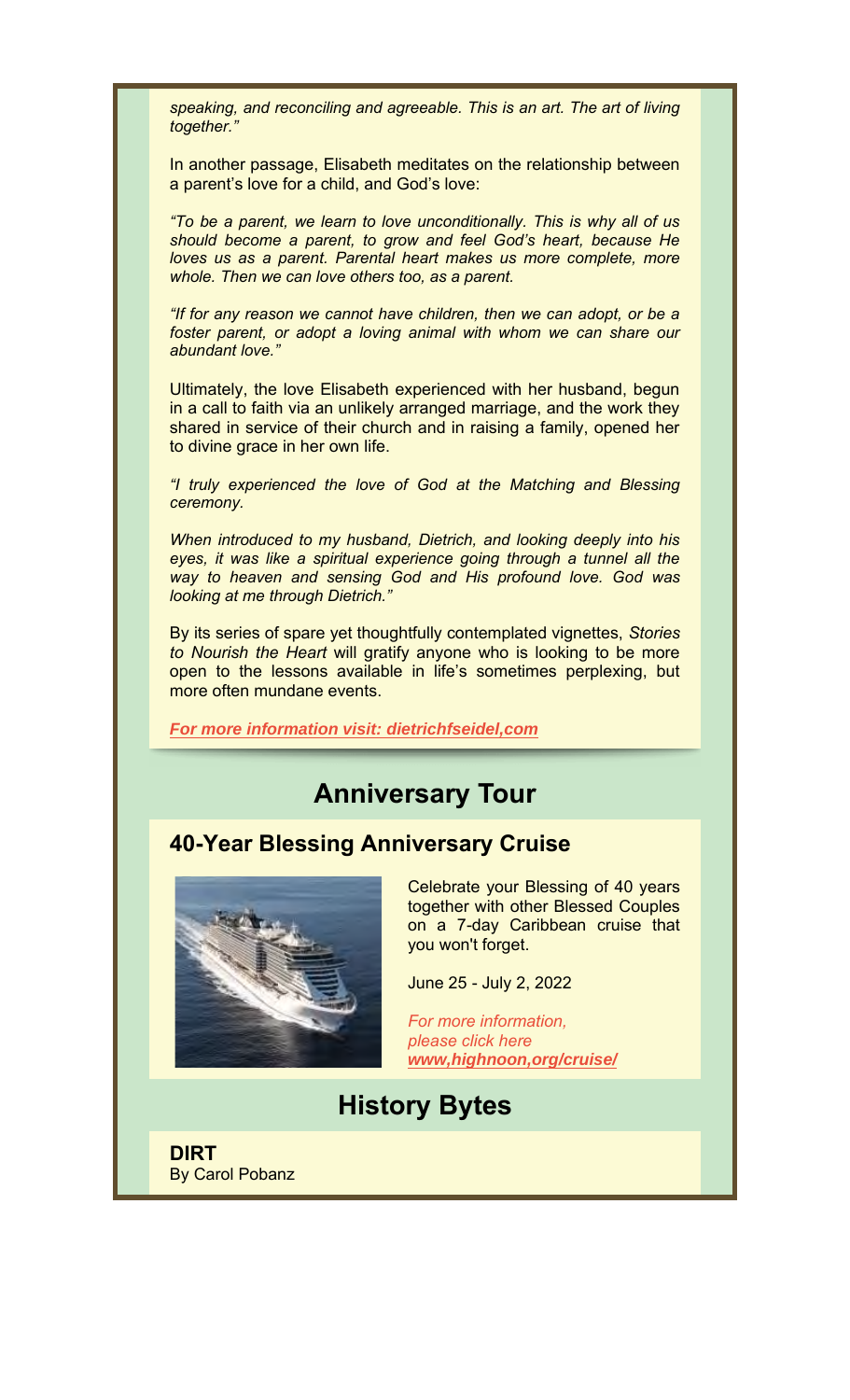

In 1998, True Father began to shift some of our activities to South America, then, set up a 40-day Family Workshop in Brazil – Jardim Family Training Center.

This workshop was held for families worldwide.

Entire families were coming from Asia, Europe, Africa, North America and all over South America to live together following the family schedule – morning prayer, breakfast, then hoon dok hae for the entire morning. The morning reading was designed to be attended by husband and wife together, however, a son 12 years old or older could stand in for the husband if he was unable to attend. The afternoon schedule was set up as family time to visit the local animal zoo, go fishing together, do daily chores or to use the time in any way one would like unless, of course, one of a number of scheduled boat trips was happening that day.

I dreamed of being able to make this trip with our family. But, needless to say, the cost of six people travelling to Brazil would be a challenge for our limited family budget. That summer however by the grace of God, my mother gifted my sisters and me each a substantial amount of money to alleviate some of her tax burden. That money afforded us the opportunity to carry out the Jardim dream.

I was assured by a local church member that this trip to Jardim was a trip to the Kingdom of Heaven on Earth and he even provided me with a nature video highlighting the beauty of Brazil's amazon region – natural landscapes, trees, tropical birds and flowers etc. My husband Kerry could not get time off from work for a period of 40 days, and my eldest son Solomon was scheduled for a service project during the time of the 40-day workshop. So, we made arrangements for me to go to Jardim with our second son Sammy, who was 12 years old (representing his dad), and twins Zeke and Zack who were both 9 years old at the time. Then Kerry and Solomon were scheduled to join us for the last two weeks.

We were all quite excited – the children, because they were just happy to go anywhere new, especially out of the country. But I was excited because I was going to the "Kingdom of Heaven on Earth"! Well much to my surprise and disappointment it was not what I expected the Kingdom of Heaven to look like.

I arrived to what appeared to be barracks – row upon row of small private family apartments. Unfortunately, we arrived in the rainy season and the desolate dirt property presented itself not as the lush area I had so longed to see, but rather a bleak mudhole. I immediately began to pray, "Dear God, why did you bring me here? This is not what I was expecting, but You must have a reason. What do You want me to learn?" And an obscure but meaningful bible quote popped into my head:

#### *Romans 8:21-23 <sup>21</sup>*

*Because the creature itself also shall be delivered from the bondage of corruption into the glorious liberty of the children of God.<sup>22</sup> For we know that the whole creation groaneth and travaileth in pain together until now.<sup>23</sup> And not only they, but ourselves also, which have the first fruits of the Spirit, even we ourselves groan within ourselves, waiting for the adoption, to wit, the redemption of our body.*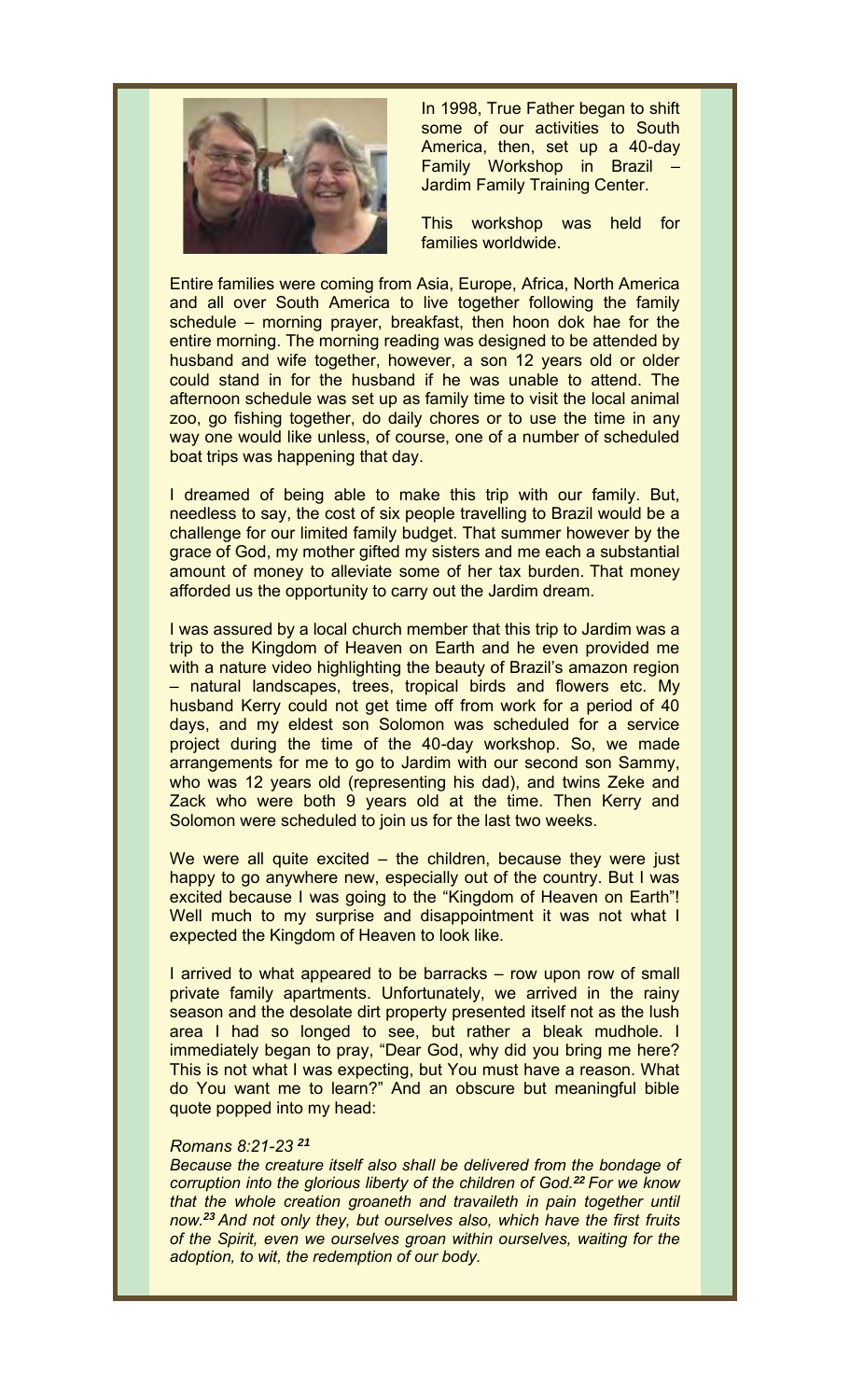If I were to rename my Jardim experience I would rename it "Dirt" because that's what I learned about. After I heard that bible quote, God continued to say to me, "Until now there has never been even a teaspoon of dirt that has belonged to God. At the time of the Fall everything, everything was taken away from God. Thus, my time in Jardim became 40 days of learning to understand and love dirt – a foundation to learn to love all of the creation.

Each family apartment was supplied with any number of needed bunk beds and a private toilet and shower. The cleaning and care for this room was the responsibility of each family. So, much of my free time, following the morning readings, was spent cleaning or rather controlling the dirt in that apartment. Jardim was covered by a red soil (red mud when it was wet), and this red mud or soil got everywhere – our socks were stained with it. It was in our shoes, in our hair, on our clothes, our food, our books, on every possible surface. You see, it's important to learn the nature of your object partner – that is the object you are trying to learn to love. I tried to wipe the dirt off with a wet rag but that just brought it more to life and spread it further. Be patient with it, I learned, allow it to dry, then brush it away with ease. It is important to learn the nature of your partner of love.

I spent countless hours at the outdoor laundry scrub boards. About 16-20 sinks were linked one to the other outside the barracks. After lunch individuals filled the sink with clothes and tried to scrub out the dirt, while the children played at our feet or somewhere else on the campus. Jardim was a nice break away from our New Jersey home since the children were in a closed and natural environment, and amongst "family" in the broader sense of the word. So, the children went out in the morning and played in nature for hours without parents having to really worry about what they were doing. The twins ventured together with a group of other children, splitting rocks in search of geodes. On rainy days, they managed to bath like pigs in mud giving both mom and the drain in the shower a formidable challenge.

The Jardim experience taught me to be mindful and appreciative of the different individual personalities of brothers and sisters from various cultures around the world. It also helped me to understand that couples and families have both a couple and a family personality.

I came to understand during the workshop that, when we are bound in love as a couple, all the strengths, abilities and talents of the individual partners are pooled together as a combined being. And even further, as a family expands in number, each individual family member brings their uniqueness to the family unit. It is important therefore to appreciate every unique personality of our individual family members, and also important to support each individual where there are weaknesses. Through the Jardim Family Workshop, Rev. Moon didn't simply teach concepts about the ideals of family love, but he helped us substantially experience the family ideal even if only for 40 days.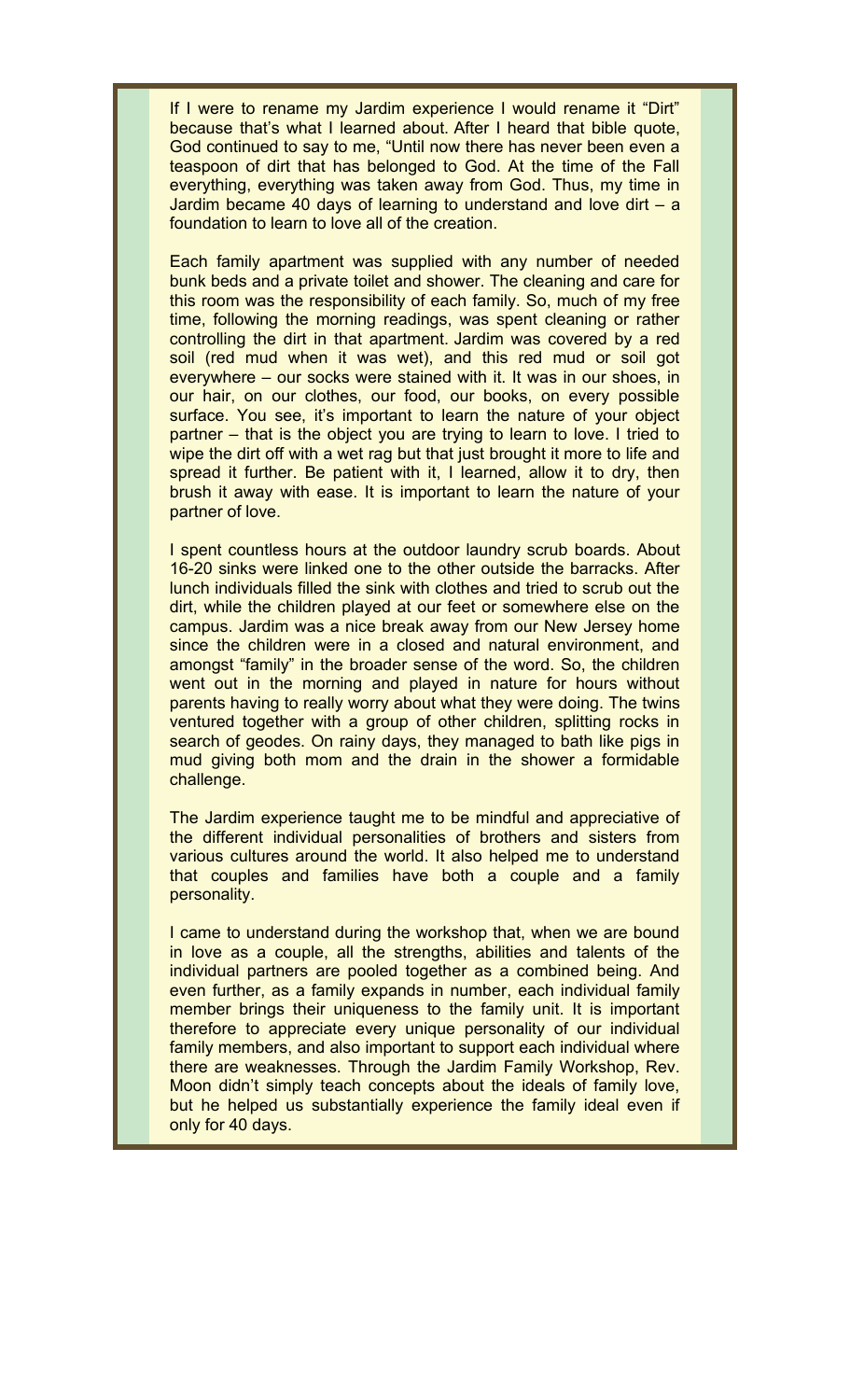

# **Culture & The Arts**

#### **Outdoor Gardening 101** by Rob Sayre

*Rob Sayre and his wife Sally live in a small village in eastern Pennsylvania. He is semi-retired and spends his time investing in real estate, traveling in their RV camper, gardening and volunteering as a Master Gardener with the Penn State Extension Service.*



There is a miracle happening every day, wherever you live. That miracle is *photosynthesis*. Plants of all sizes, variations and climates share the unique ability to take sunlight, water and nutrients from the soil and convert them into glucose that the plants use to grow and animals eat for nourishment. All animal life, including humans, need plants to live. They all take in carbon dioxide and exhale oxygen, another vital element of life on earth.

The Creator – God by another name – used this systematic, scientific process to develop an environment as the basis for life on our beautiful planet.

Now, I have been gardening pretty much all my life. My mother grew up on a homestead in the Sand Hills of western Nebraska and carried on this tradition. They canned and pickled a winter storehouse of food and ate it fresh in season. I have had a garden on our property now for more than 30 years. There is a myth about people having a "green thumb." Here are the secrets.

#### **What is required to grow plants?**

You need to pay attention to the basic requirements – air, water, sunshine and soil. All plants need these.

Plants have differing requirements, so you need to learn what these are. This is your 5% responsibility. God and creation supply the rest.

You need to learn the seasonality of plants – when to plant, when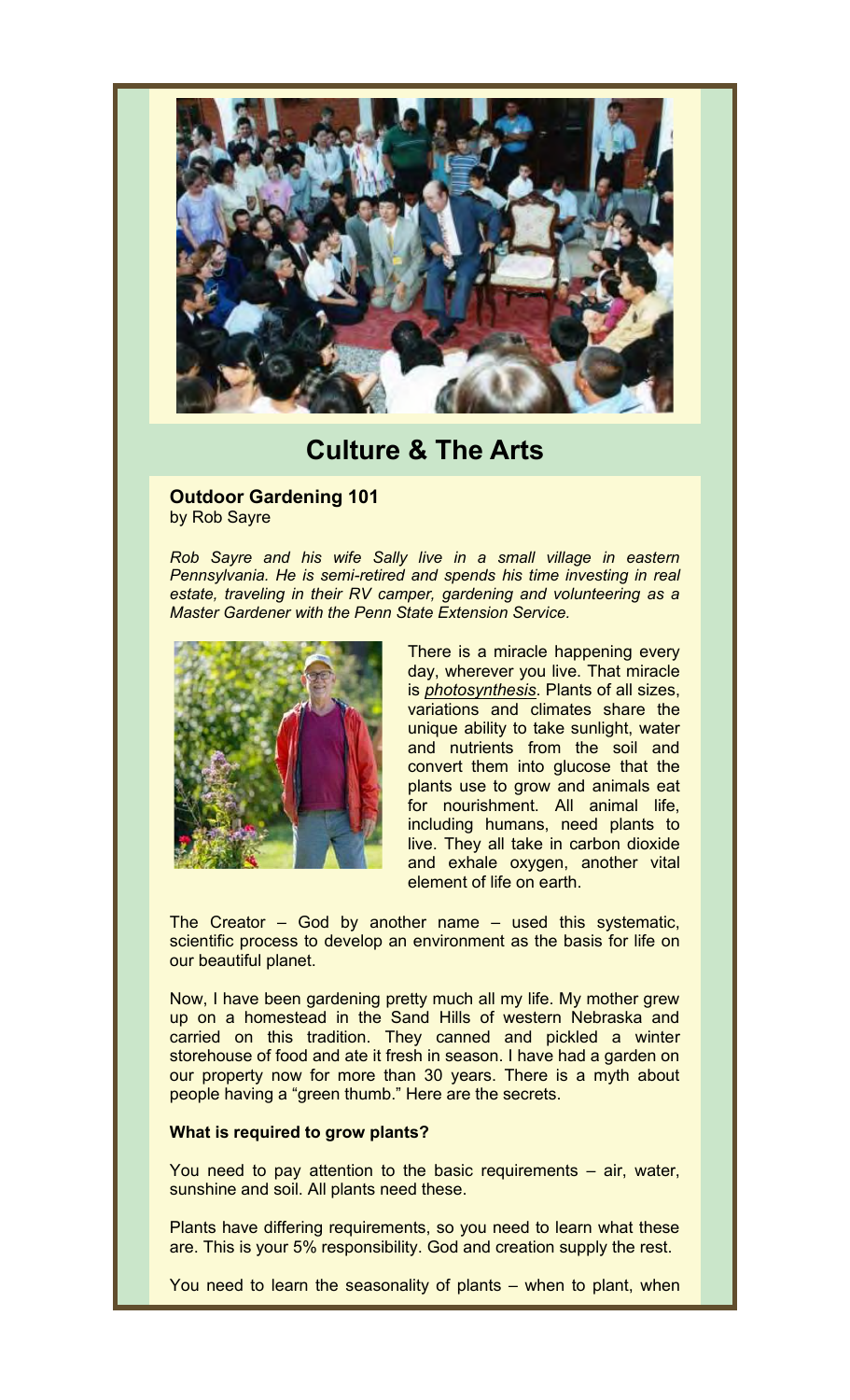and how to care for the plants and when to harvest. You can learn as you go.

#### **What do you gain and learn?**

You experience becoming a co-creator and steward along with the Creator.

It is good exercise, as you must do something everyday.

You will get outside more, which is good for you mentally, physically and spiritually.

You can eat what you grow.

#### **What do you need?**

A window sill or even just a pot on a sunny side of your house. Or 2' x 3' patch of land.

You need seeds. On the packet will be the information you need. The seeds already know what to do.

You need to follow the steps above.





**Love of Reading Inspires the Creation of a Book Club** by Blandine Stringer



In April 2016, three ladies in the Ottawa area (Canada) who love reading started the New Hope Book Club as an activity of the Women's Federation for World Peace, Ottawa Chapter.

As stated on our website (*www,newhopebookclub,com/*), we are curious about the world around us and ready to learn more about those whose lives have left a positive mark and helped make it a better place. We read primarily non-fiction books especially books that inspire, that help us grow. There is a lot of wisdom out there for us to receive and share. It has been, for me, so far, a very rewarding, and at times, challenging experience as it urged me to change things in my life.

We meet online on the last Thursday of every month at 7:00 pm EST (the website says Friday, we need to update). Our membership has fluctuated over the years and we are welcoming new members.

If you are interested in joining, please contact me at *blandinestringer@ gmail,com*; or you can start your own book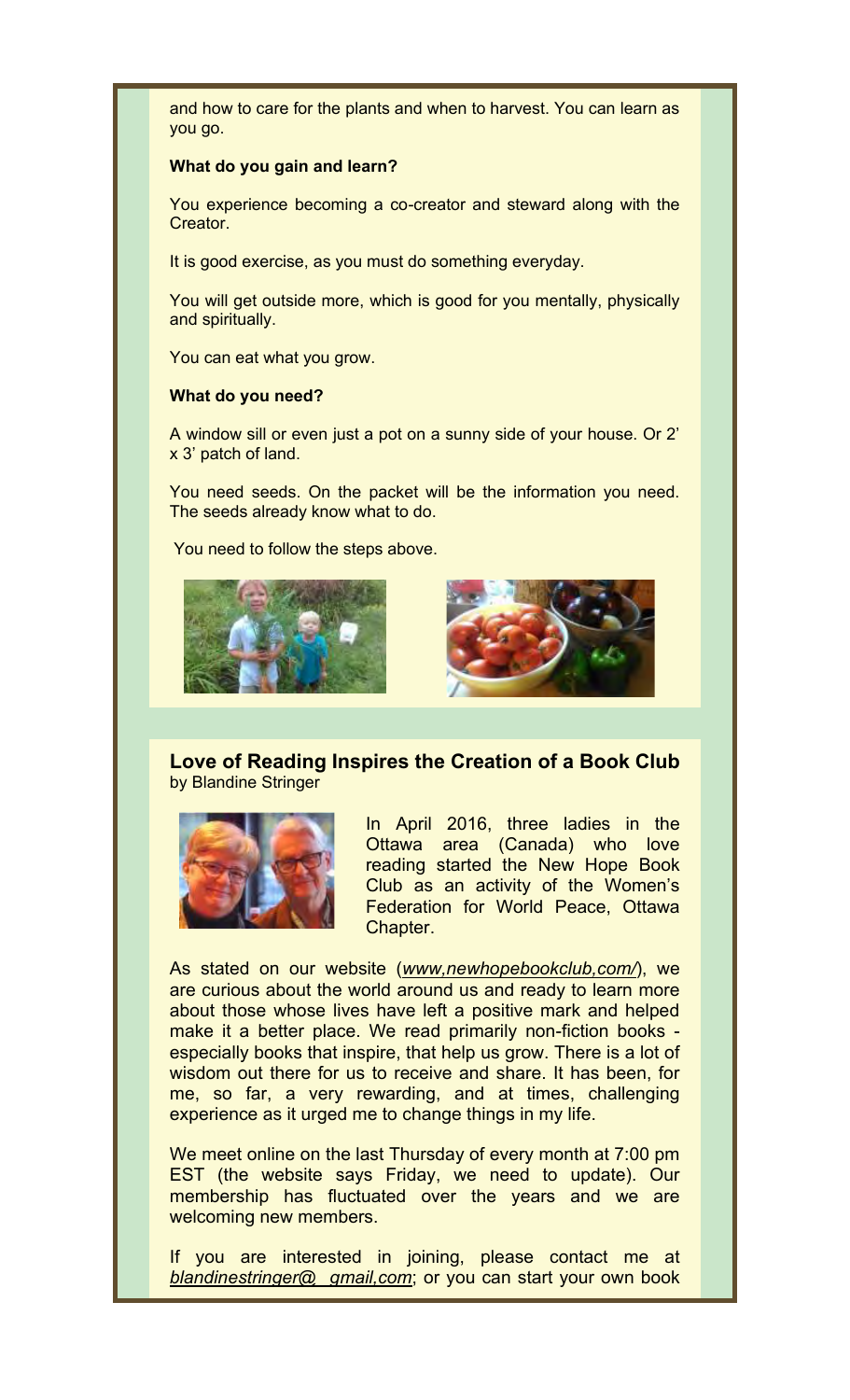club!





## **Healthy Living** *for the Body*

### **Simple Lower Back Exercises for Seniors (Lumbar Spine Exercises)**

*by Mike Kutcher, Physiotherapist contributed by Christine Libon*



This is a good perspective for seniors to have about exercise. Not much is needed to bring substantial results. Yet, without even a little, the pains and problems come like a plague

Weak legs? A stiff hip? Loss of strength in arms? Etc. Meet Mike, a professional physiotherapist who offers his services to you at any location, at any hour, at no charge!

Find his many short videos on YouTube by searching "exercises for seniors." He's the one with the Australian accent.

On more than a few occasions, his exercises have benefited me remarkably. And they are specifically for seniors, so considerations for our limitations are built in. Yes, I am prone to getting a stiff hip which can cause me to limp and prevent me from walking. Honestly, Mike's hip and thigh routine takes care of it. So, search for the routines that target your problem area.

You might also stumble upon an exercise on your own, as I have. For months, there was a small pain in my arm that I thought I just had to live with. One day, I did a certain yoga stretch, and the pain disappeared and never returned. Also, I notice that doing 20 sit ups regularly enables me to walk farther.

Exercising takes only a small amount of time. Some exercises should be done daily. But even doing them three times each week will help. The words from one expert not only have a familiar ring but also encourage me, "Exercising any part of the body will benefit the entire body." A more positive mood, better quality of sleep, better muscle tone, better posture, more strength in carrying out daily tasks, better control of body weight – all these are additional, documented benefits that you, like me, can experience.

There's no better time to begin than right now.

*To watch the video of Mike Kutcher's Lower Back exercise, click*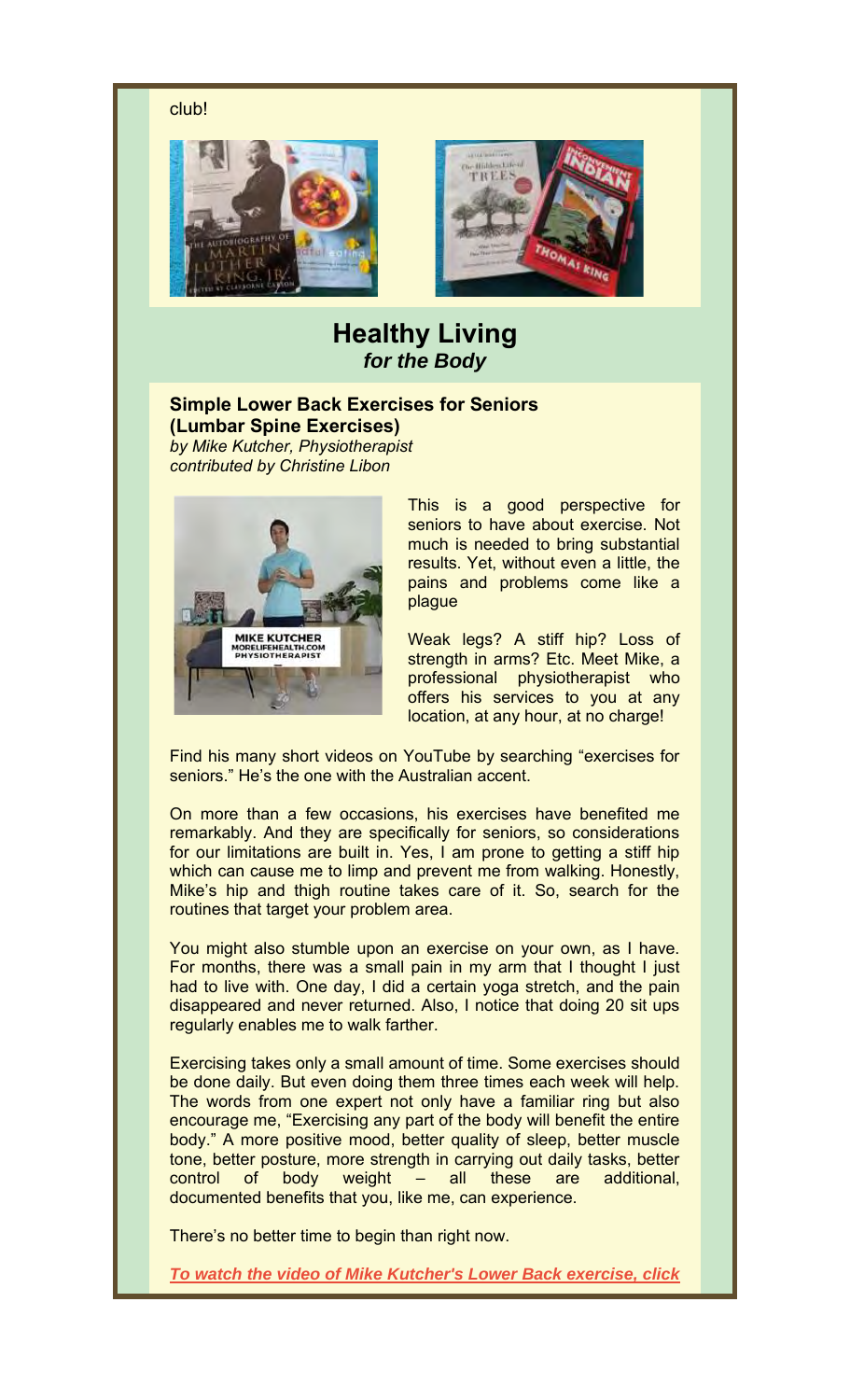#### *here!*

## **for the Taste Buds**

#### **Peruvian Soldado (soo-dah-doe)** contributed by Christine Libon



In more ways than one, I'm fortunate to have a husband who was born and raised in Peru, doubly fortunate in that he is a good cook!

If you've never tasted Peruvian cuisine, you don't know what you're missing!

Peruvian cuisine is quite popular among today's chefs, as the dishes are diverse, coming from various cultures such as Chinese, Japanese, Spanish, Italian and Incan as well as from the three regions (jungle, coast and mountainous rainforests). Delicious sauces are usual in most recipes.

Sudado, from the coast, features fish and/or other seafood. Fresh, fresh, fresh is best. This goes for every ingredient, not just the seafood. Sudado is much more flavorful than steamed fish, with its sauce containing onions, a bit of tomato, possibly red bell pepper, garlic, ginger, sometimes soy sauce and your level of spiciness. A little turmeric gives it a lovely color. We love using oily, strong-tasting fish, like King fish. But milder white-fleshed fish is delicious as well. To create a variation, you may use Mixto, a melange of chopped octopus, squid, mussels, shrimp and possibly snail. Boiled sliced potatoes are part of the dish. Chopped fresh cilantro is added at the very end; according to your preference, you may use parsley or scallions. Traditionally, it is served with rice.

All of the spices and ingredients in Sudado promote good health. You can relish great flavor without having to ingest oils that have been heated to high temperatures and may cause cancer.

Other dishes you might enjoy include Tallarines Verdes (pesto pasta), Seco (stew of either red meat or chicken, and green-colored from bell peppers, peas and cilantro), Lomo Saltado (green beans, or beef, chicken, or fish, featuring wet fries and a tangy soy-based sauce), and other dishes made from one main grain, potato or vegetable.

To your health!

Ok, not all Peruvian cooking is optimal for health. There are recipes that use frying, too much cheese, fatty cuts of meat, etc. But some of these can be adapted. And the grain dishes, made from fresh corn, quinoa, sweet potatoes, and beans, are worth considering.

*To know more about preparing Peruvian Soldado, please click here!*

# **Unification Thoughts**

**Roaring Monarchs - Part 7**

by Prof. Gerry Servito